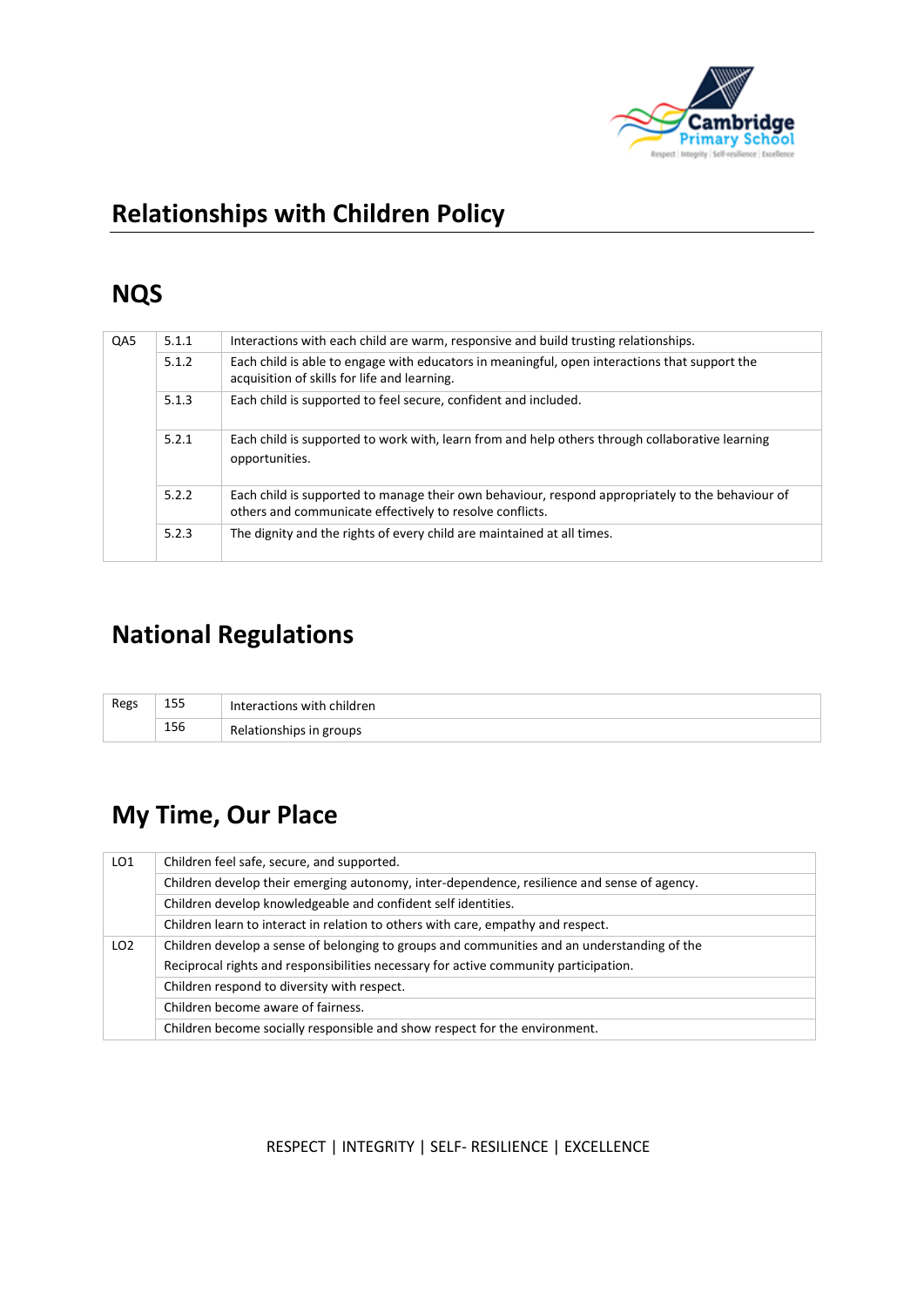

#### **Aim**

Our Service aims to ensure that all educators form positive relationships with children that make them feel safe and supported in the Service. Educators will encourage positive relationships between children and their peers as well as with educators and volunteers at the Service.

## **Related Policies**

Additional Needs Policy Continuity of Education and Care Policy Enrolment Policy Orientation for Children Policy Physical Activity Promotion Policy

### **Implementation**

### **Interactions with Children**

In order to maintain positive interactions with children our service and educators will maintain the following:

- Our service will provide a relaxed and happy atmosphere for the children.
- Our service will ensure mealtimes are relaxed and unhurried and educators take the time to sit and talk with children.
- Our educators will encourage children to initiate conversations about their experiences inside and outside the service as well as what is happening around them, express their ideas and feelings, share humour with the nominated supervisor, educators, coordinators and seek assistance as they take on new challenges and try to do things for themselves.
- Our educators and coordinators will respond sensitively and appropriately to children's efforts to communicate and engage them in sustained conversations about their interests in a positive manner.
- Our educators will engage in two way communication with children. That is, encourage children to have their own opinions, ideas and comments. Educators should support children with this and let them know that their ideas are valued.
- Our routines, as well as planned and spontaneous experiences will be organised to maximise opportunity for meaningful conversations between children and educators and the service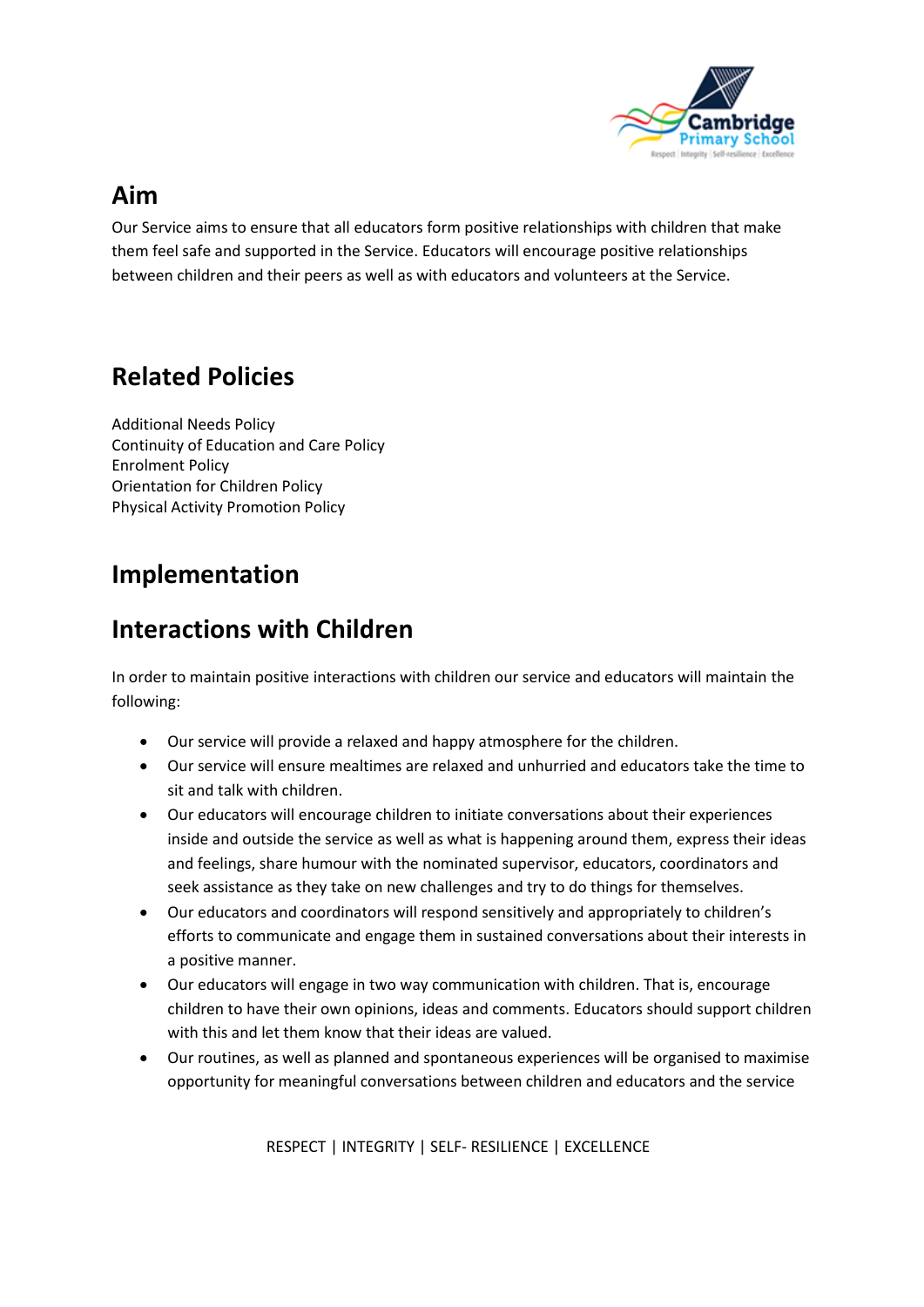

will ensure that all children have equal opportunity to engage in one to one and small group conversations with educators.

- Our policy on interactions with children will be made available to parents.
- Our educators will participate in children's play using children's cues to guide their level and type of involvement while always maintaining a positive approach when responding to children and offering assistance.
- Our educators will take into account our children's needs for independence and will enable them to spend a large amount of time with their peers, provide leadership opportunities and allow them to be involved in decision making processes.
- Our educators will model reasoning, prediction and reflection processes and language.
- Our educators will collaborate with children about routines and experiences.
- Our educators will use techniques such as sign language and other resources and tools to support children with additional needs.
- Our educators will use their interactions with children to support the maintenance of home languages and learning English as an additional language.
- Our educators and coordinators will use information from their observations of interactions with children to extend the children's thinking and learning.
- Our educators will allow time to talk to parents about their children. This allows educators to gain insight into their home life.
- Our service will implement strategies to assist all children to develop a sense of belonging and confidence through positive interactions between the children and educators.
- Our service's roster will be planned in a way that promotes continuity for children.
- Our service will gather information from families in the enrolment form in order to be able to provide support for children during the settling in process.
- When children have special needs our service will consult with other professionals or support agencies that work with children to gather information that will guide our interactions with these children. This information will be recorded in the child's file.
- Our service will ensure that educators document the knowledge gained about children, through their interactions, in the child's file for reference for other educators and will continually review the experiences that are planned for children in light of this information.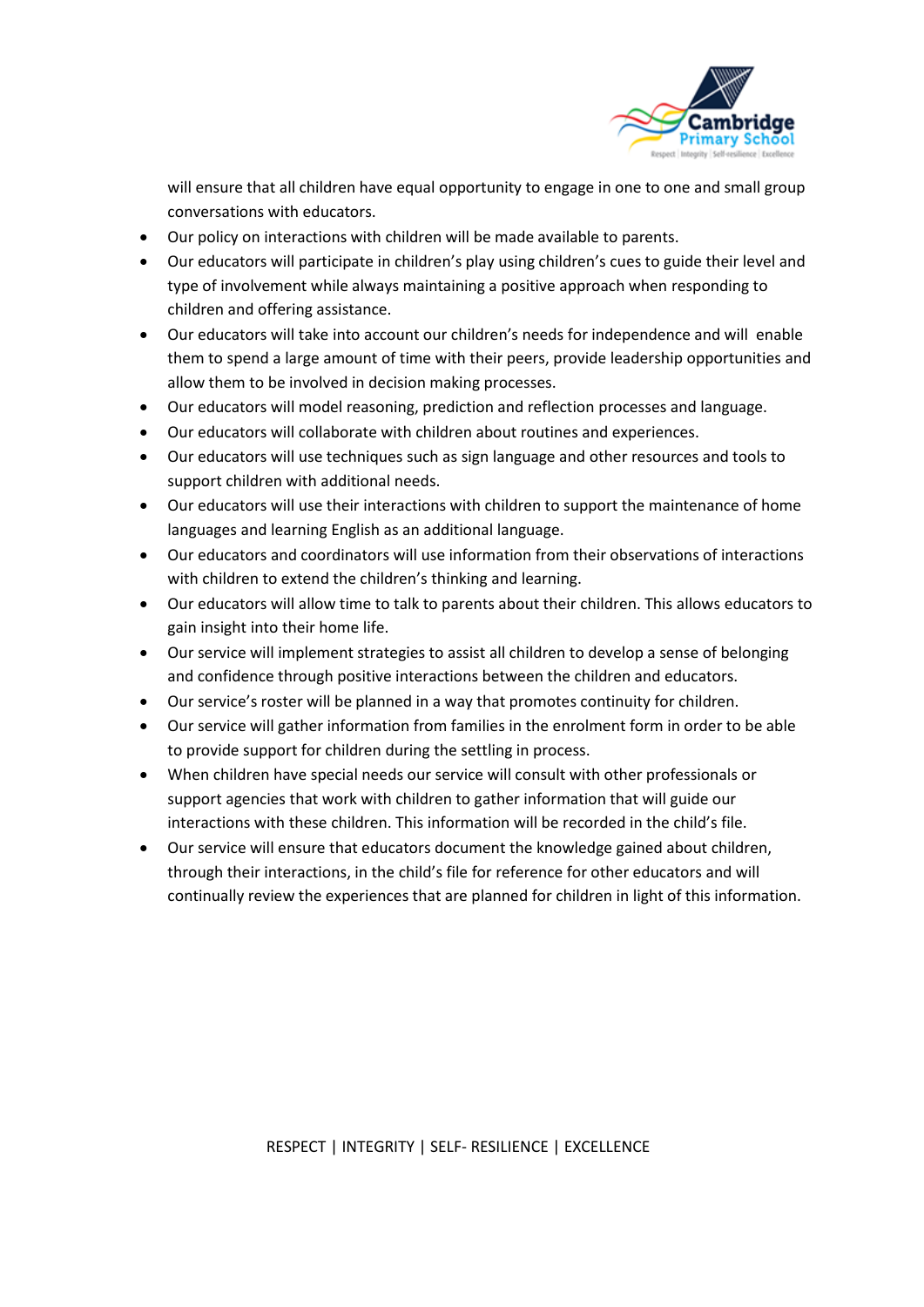

### **Group Relationships**

In order to encourage respectful and positive relationships between children and their peers and educators our service will adhere to the following practices:

- Our service will encourage children to participate in enjoyable interactions with their peers, respond positively to ideas, negotiate roles and relationships, contribute to shared play, and develop friendships.
- Our educators will model strategies for children to initiate interactions and participate in group play and social activities and assist them when they have trouble understanding or communicating with each other.
- Our service will ensure that the children have many opportunities to learn about their responsibilities to other, connectedness and interdependence as learners, and the value of collaboration and teamwork.
- Our educators will promote a sense of community in the service.
- Our service will coordinate the staffing and grouping arrangements to support positive relationships between children.
- Our educators will support and promote children's interpersonal relationships and support the inclusion of children from diverse backgrounds and capabilities in group play, projects and experiences.
- Our educators will learn about children's shared interests and will use this information to plan further experiences that provide collaborative learning opportunities.
- Our educators will pre-empt potential conflicts or challenging behaviours by monitoring children's play and supporting interactions where there is conflict.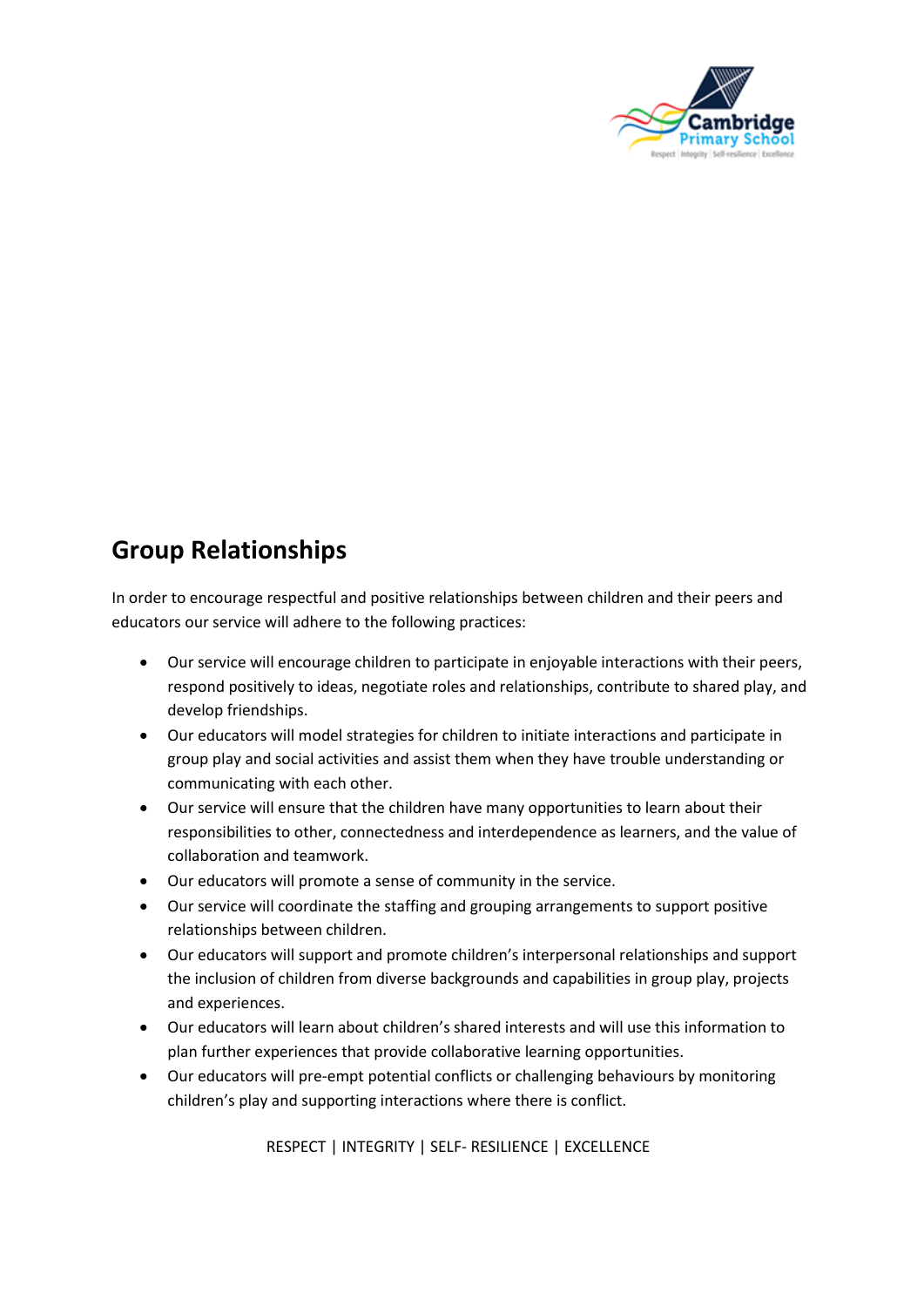

- Our service will ensure that the program and routines of the service will include regular opportunities for children to engage in social play and group experiences.
- Our service will ensure that food is being used appropriately and not as a reward or punishment.
- Our service will ensure that corporal punishment is not used as part of behaviour guidance or any other aspect of our interactions with children. Corporal punishment is never to be used in our service.
- Our educators will consider whether the size and composition of groups enables children to develop positive relationships with their peers and educators. They will minimise the time children spend in very large groups by offering activities where children are able to participate in smaller groups.

## **Behaviour Guidance**

#### **Positive Behaviour**

Educators, staff and volunteers will model positive behaviour and guide children's behaviour in ways that promote their self-esteem by:

- encouraging children to be cooperative and helpful, to express their feelings and responses to others' behaviour confidently and constructively, and to respectfully guide the behaviour of other children when it is disrespectful or unfair
- supporting children to explore different identities and points of view, to negotiate their rights and the rights of others in a positive, respectful way and to communicate effectively when resolving disagreements
- discussing emotions and issues of inclusion and exclusion, fairness and bias
- encouraging children to listen to other children's ideas, consider alternate behaviour and cooperate to solve problems
- using positive language, gestures, facial expressions and tone of voice when redirecting or discussing children's behaviour with them, and remaining calm, gentle, patient and reassuring even when children strongly express distress, frustration or anger
- using their knowledge of children's personalities and friendships to help them manage their own behaviour and develop empathy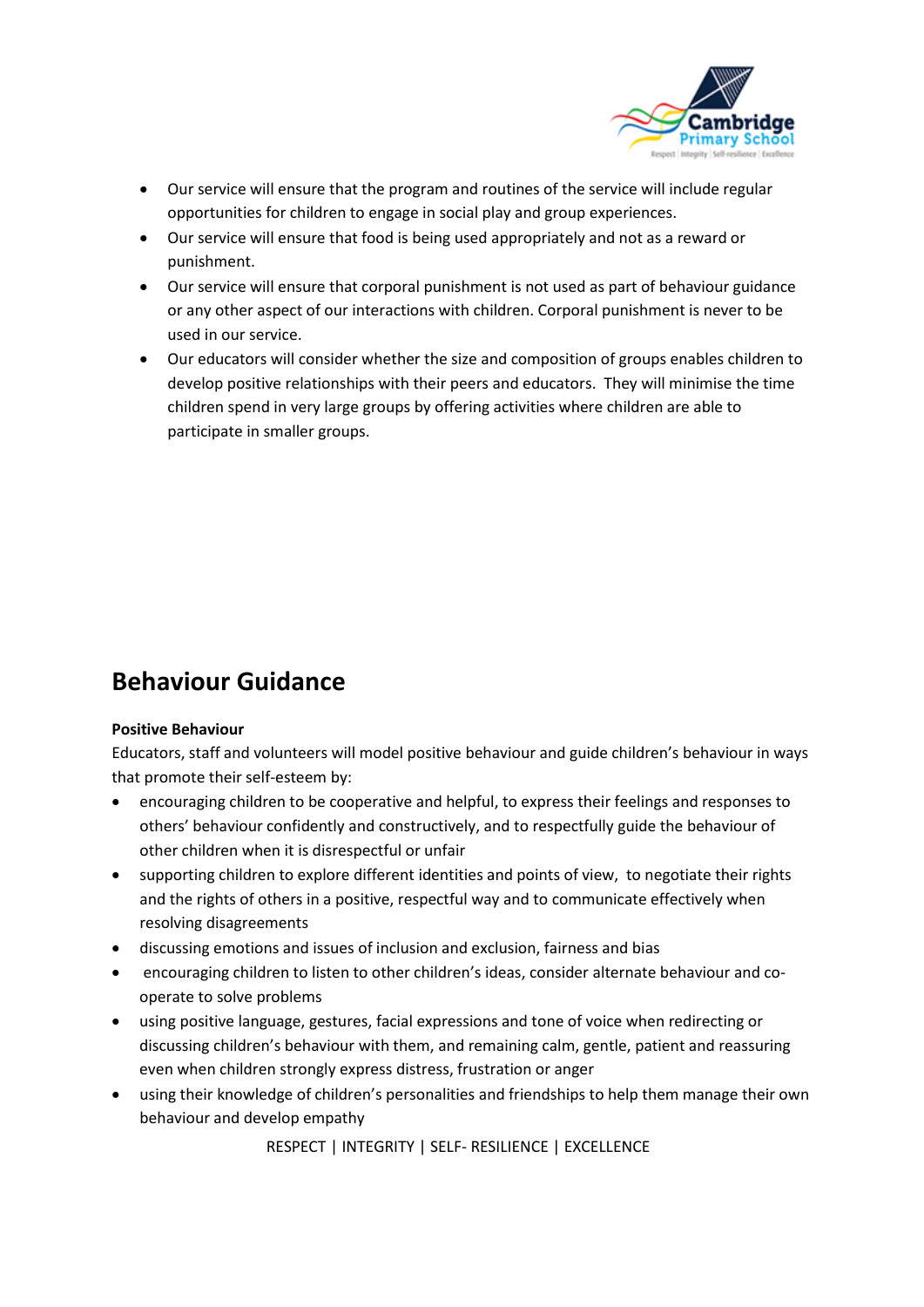

- using information from families about their children's social skills and relationship preferences to engage children in experiences that support their social development
- intervening sensitively when children have difficulty resolving a disagreement, and helping them remove themselves from situations where they are experiencing frustration, anger or fear
- interacting with children and teaching them how to play in different ways: movement play, object play (understanding and solving problems), imaginative play (emotional resilience, creativity and empathy), social play (friendship and belonging, rough and tumble play, celebrations and ritual play), storytelling (my world, myself and where I fit in), creative play (new behaviours and thoughts) and/or role play
- promoting children's agency by allowing them to be as independent as possible, to try things they see for themselves and experience the consequences of their choices while considering the risk and benefit to others. This may include teaching children how to use things
- ensuring curriculum is mainly based on children's ideas and interests rather than being led by educators
- setting up rooms and environments to foster positive behaviour eg room is interesting but not cluttered, defined and obstacle free walkways, resources are attractively displayed.
- ensuring activities are of interest to children
- supporting children with strategies to deal with their raw emotions eg anger, fear, panic and being patient when children revert to old behaviour if they are stressed, tired, hungry etc. This includes listening empathetically to children when they express their emotions and reassuring them that it is normal to experience positive and negative emotions
- ensuring children's basic needs are met eg they aren't hungry or tired
- supporting children who appear to be insecurely attached by sensitively building relationships with the child and family
- allowing children to have uninterrupted play where they can continue their engagement in learning as they explore and improvise, and not interrupting a child who is actively engaged in an activity, or forcing a child to share when they are engaged with a resource.
- providing explicit instruction for routines and learning
- Understanding that children's comprehension of vocabulary concepts or instructions may require support such as visuals, key word signing, two step instructions or allowing time for a child to process the instruction or information. This may be as simple as waiting three seconds after speaking to the child so they can process what has been said
- Understanding that children may not be able to interpret or understand some words. For example 'sharing' may not be understood as 'taking turns'.

#### **Inappropriate Behaviour**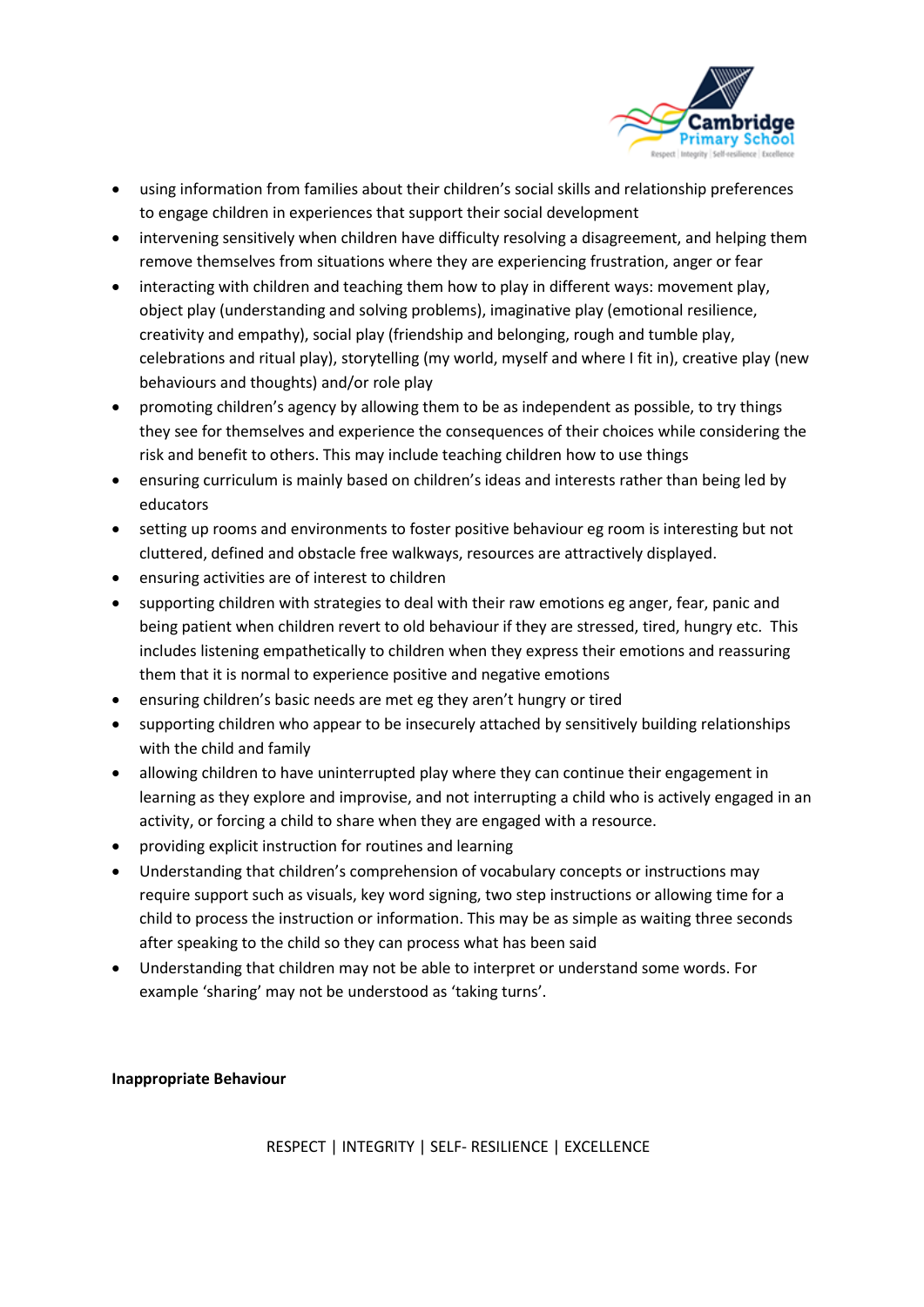

Educators and staff understand that inappropriate behaviour is a child's way of saying they need support. Educators will reflect on the reasons for the child's behaviour and develop strategies or a plan with the Nominated Supervisor which can be implemented by all educators to ensure consistent responses to the child's behaviour at the service.

Children's behaviour may be inappropriate for a variety of reasons. Some of these include:

- insecure attachment to educators or families
- emotional immaturity
- insufficient language skills to express their needs and wishes
- used to gaining attention from negative behaviour
- condition or number of toys, resources and equipment
- a diagnosed or undiagnosed spectrum disorder.

Depending on the reason for the behaviour, some strategies for dealing with inappropriate behaviour may include:

- ignoring the negative behaviour and praising the positive behaviour (while ensuring the safety of all children), and ensuring all body language is consistent with actions and words
- building strong social bonds through a focus on attachment theory and Circle of Security approaches
- using key words with signing and objects or visuals to help children with communication difficulties
- using minimal steps in directions then allowing time for a child to understand eg 3-5 seconds
- using terminology that children understand such as 'my turn', 'your turn', rather than assuming children understand eg children may not understand that saying "sorry" does not mean they can repeat the behaviour
- allowing children to develop their reasoning and emotional knowledge by helping them to reflect on their actions eg "Tommy, what are you doing?" "I saw you ...." "What were you about to do with ...?"
- not telling a child to do something but asking the child a question eg "What do we have to do so we can have play outside? " rather than "put your bag away"
- talking with children about the consequences of their actions, our rules and why we have them
- adjusting the menu and the time that certain foods like fruit which are high in natural sugar are provided
- providing sufficient opportunities for exercise including running which can calm anxious or agitated children through the production of certain brain chemicals
- intentionally teaching behaviours like walking inside, never assuming children know how to do things or behave, and reaffirming those and other positive behaviours
- using empathy and putting themselves in the child's position to try and understand where the behaviour came from (rather than yelling at the end result of the behaviour)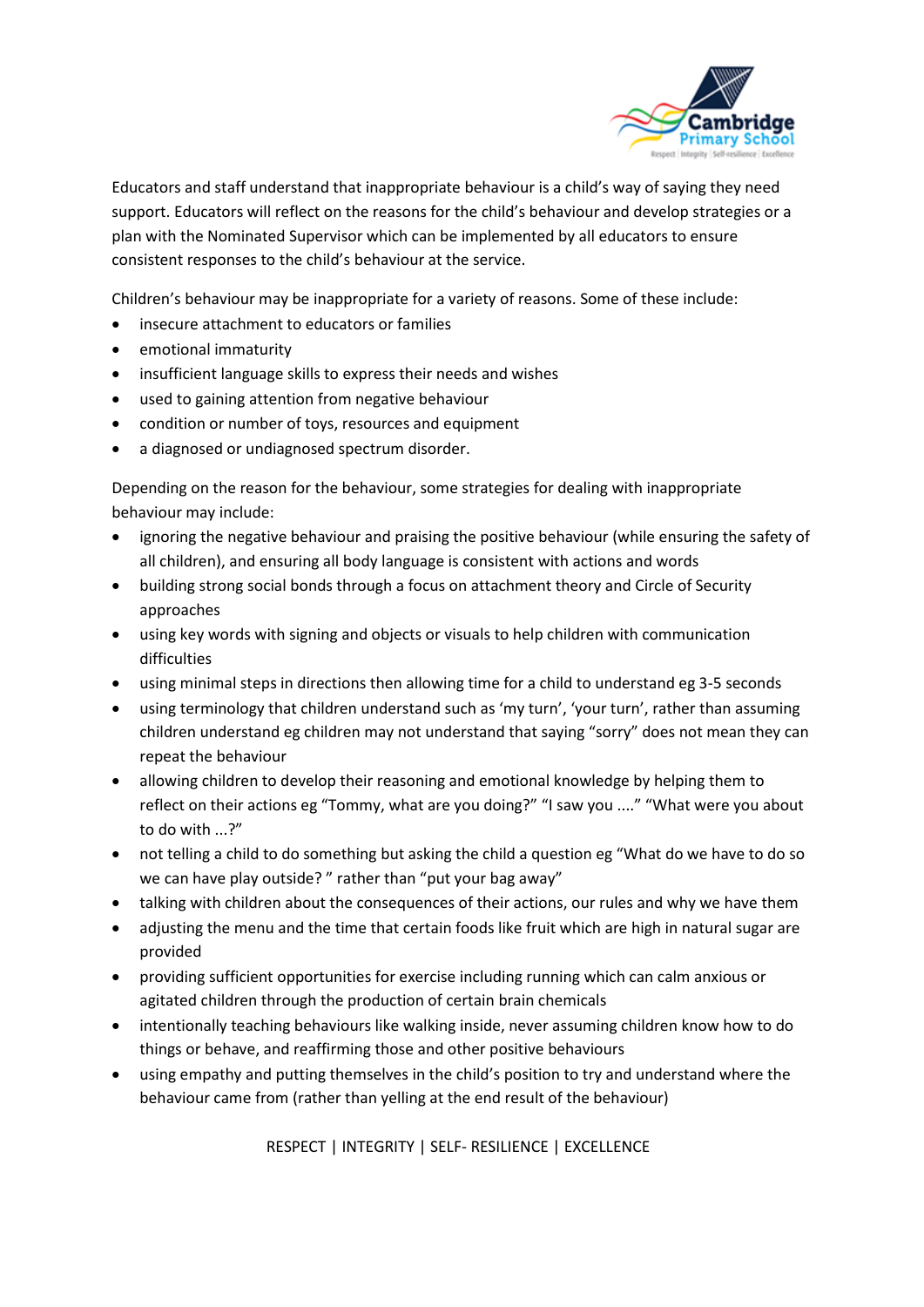

- documenting incidences of inappropriate behaviour and when they are occurring and developing a behaviour plan with parents, schools and if relevant other professionals
- appointing one person (eg Nominated Supervisor) as a contact point for parents

Educators will not isolate, intimidate or subject children to corporal punishment to guide behaviour.

Parents will:

- work in partnership with educators where concerns are raised about the behaviour of their child
- consent in writing where educators believe liaising with relevant professionals to support the learning and development of their child and apply for funding to do this where necessary
- agree to work with educators to minimise risk where the child's behaviour is a danger to children and educators. This may include seeking professional support from, for example a paediatrician, speech pathologist or family support services, or reducing the hours of care until the child's behaviour is supported and risk to others is minimised.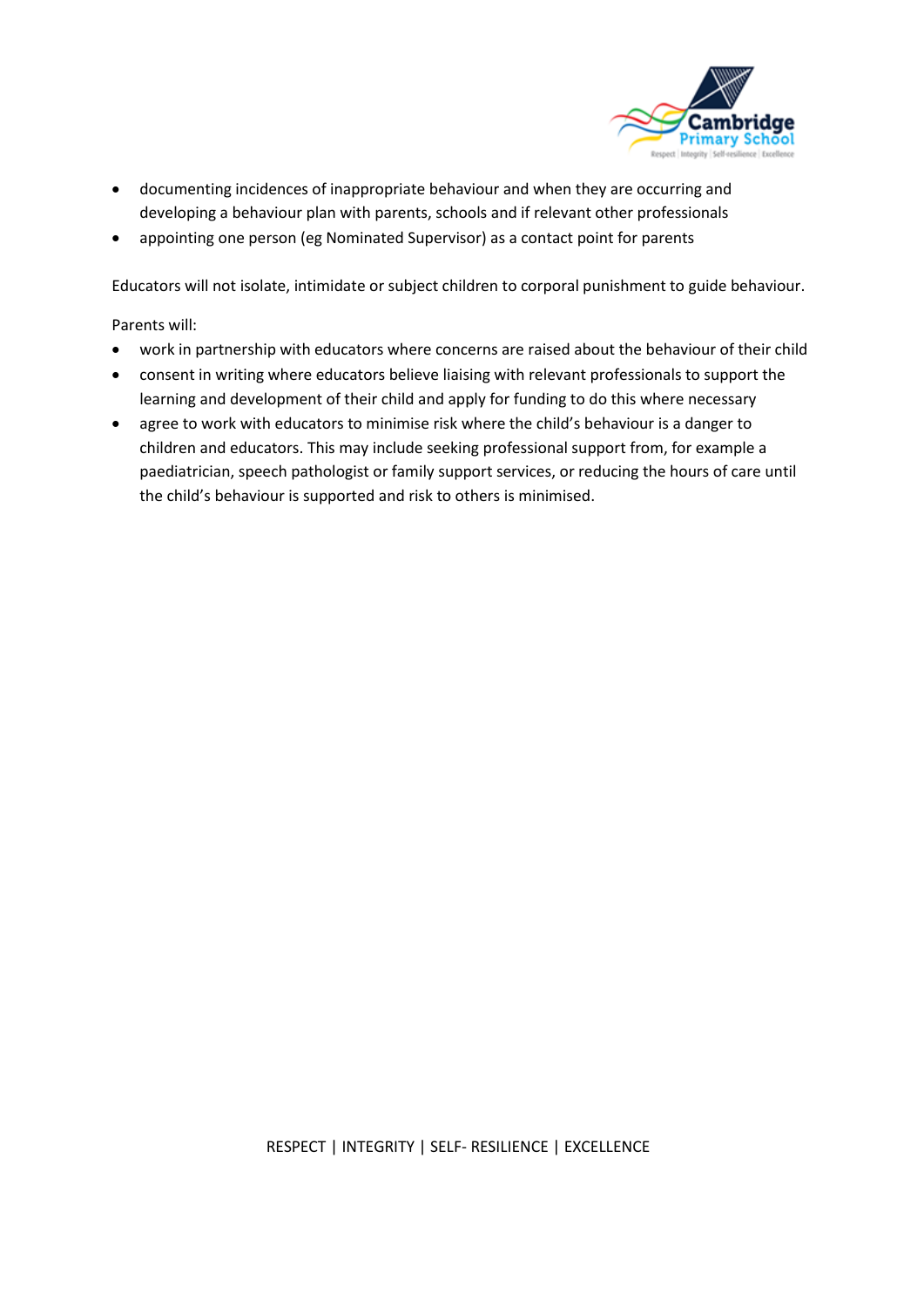

### **Inclusion**

Australia is a pluralistic society regardless of specific regional variations in cultural profiles. In order to reduce bias and ensure that no child is excluded our service will abide by the following practices:

- Our service will promote and value cultural diversity and equity for all children, families and educators from diverse cultural and linguistic backgrounds;
- Our service will recognise that children and adults from all cultures have similar needs and that each person is unique and valuable;
- Our service will develop a positive self concept for each child and adult in the group by exploring the cultural backgrounds of each family and child;
- Our service will endeavour to provide a foundation that instills in each child a sense of self identity, dignity and tolerance for all people;
- Our service will increase the knowledge and understanding each child has about his or her own cultural ethnic heritage in partnership with their family, educators and community and other children in the Service;
- Our service will explore family compositions, customs and lifestyles of children and families in many cultures;
- Our service will assist, in partnership with parents, extended family and the community in exploring their own "roots" as they involve children in the culturally diverse environment of the Service;
- Our service will provide support for fostered or adopted children to develop a sense of heritage and belonging;
- Our service will avoid common stereotypes and recognise individual differences within a cultural or ethnic group;
- Our service will assist wherever possible families who are new to Australia with a transition to a new and different culture.
- Our educators will become aware of their own beliefs, attitudes, cultural backgrounds, their relationship with the larger society and their attitudes to people;
- Our educators will acknowledge that they too have been influenced by their own background prejudices and their points of view;
- Our educators will accept that all children can learn and that differences in lifestyles and languages does not mean ignorance.
- Our educators will broaden their own cultural and ethnic group awareness and help children to understand themselves in relation to their family, community and other cultures;
- Our educators will be actively involved in the development of appropriate resources, support and implement an anti-bias, cross cultural program throughout the Service environment which is reflective of all families/children and the diversity present in Australian society and network with community agencies involved with cross cultural issues wherever possible.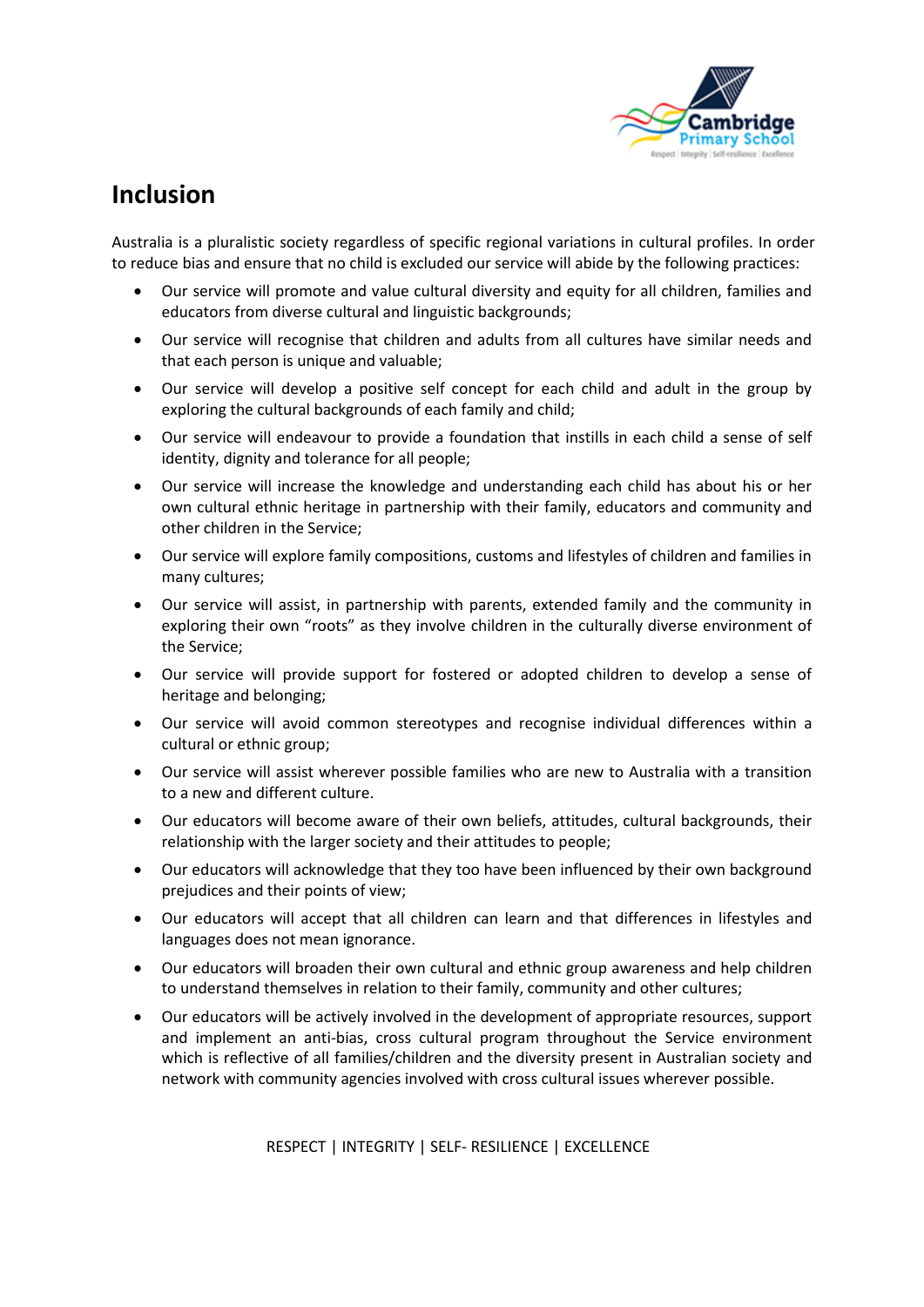

- Our educators will be actively involved with children, showing respect, sharing ideas and experiences and asking questions.
- Our educators will access and make available resources and information supporting the delivery of anti bias concepts in the program and attend regular training courses as required. Such resources will be integrated into the daily program and be made available to families.
- Our educators will work with families to encourage positive attitudes to diversity and an antbias ethos.
- Our educators will ensure that casual workers or visitors to the service are aware of these practices and respect these values.
- Children will be encouraged to become increasingly independent wherever possible and be actively involved with their peers.
- Our service will encourage children to bring in real objects and artifacts used by their families that may be historical or typical of that child's/family's cultural group including food.
- Our service will help children to develop ease with and have a respect for physical, racial, religious and cultural differences.
- Our service will encourage children to develop autonomy, independence, competency, confidence and pride.
- Our service will provide all children with accurate and appropriate material that provides information about their own and other's disabilities and cultures.
- Our service will not isolate a child for any reason other than illness, accident or a prearranged appointment with parental consent.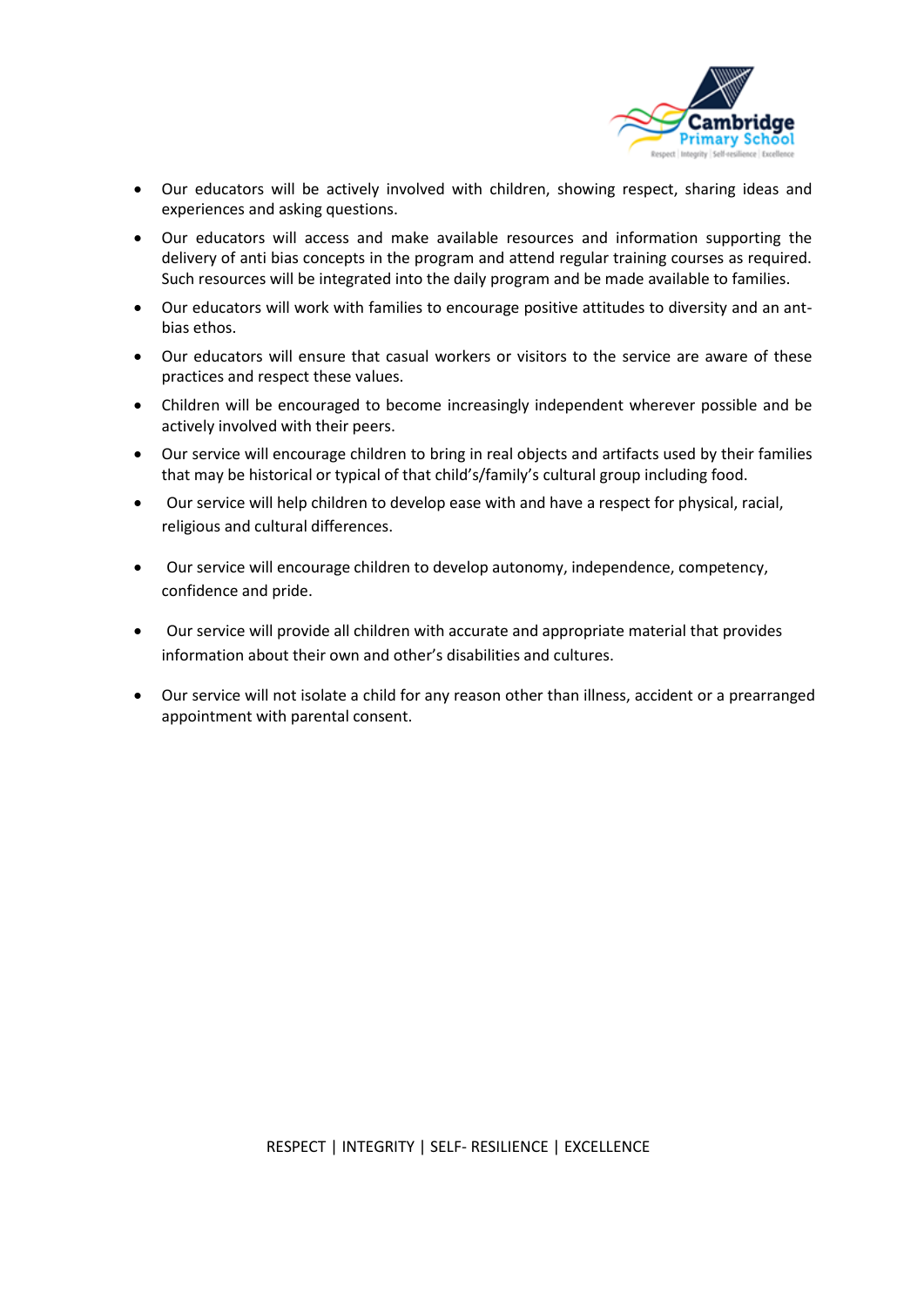

## **Supporting Children through Difficult Situations**

When a child, family, educator or the service as a whole experiences a stressful or traumatic situation such as a bushfire, car accident, sudden illness or death, crime or violent situation it is important to provide appropriate support so they can recover from the ordeal. A child's reaction to a stressful or traumatic situation will depend on factors such as their age, stage of development and impact of the event on people around them. A child may react in ways that you don't expect and sometimes will act normally at first but be wary of a delayed reaction. Some reactions include:

- Physical symptoms such as stomach aches and headaches.
- Being anxious or clingy.
- Suffering from separation anxiety.
- Having sleeping problems or nightmares.
- Re-living the experience through drawing or play.
- Losing interest in activities.
- Loss of self-confidence.
- Regressing to "babyish" activities.

Our educators will listen to and talk with a child about any issues that are upsetting them and refer to appropriate support agencies as required.

#### **Coping Mechanisms**

Some strategies that our educators will use to help children cope in these situations are:

- Giving children a sense of control of their environment and life. Letting the child make decisions, for example, about the daily indoor or outdoor activities will make the child feel more in control.
- Allowing the children plenty of time to play and to do physical exercise; this will help the child burn off stress chemicals and allow for more sleep.
- Helping the children physically relax with quiet activities.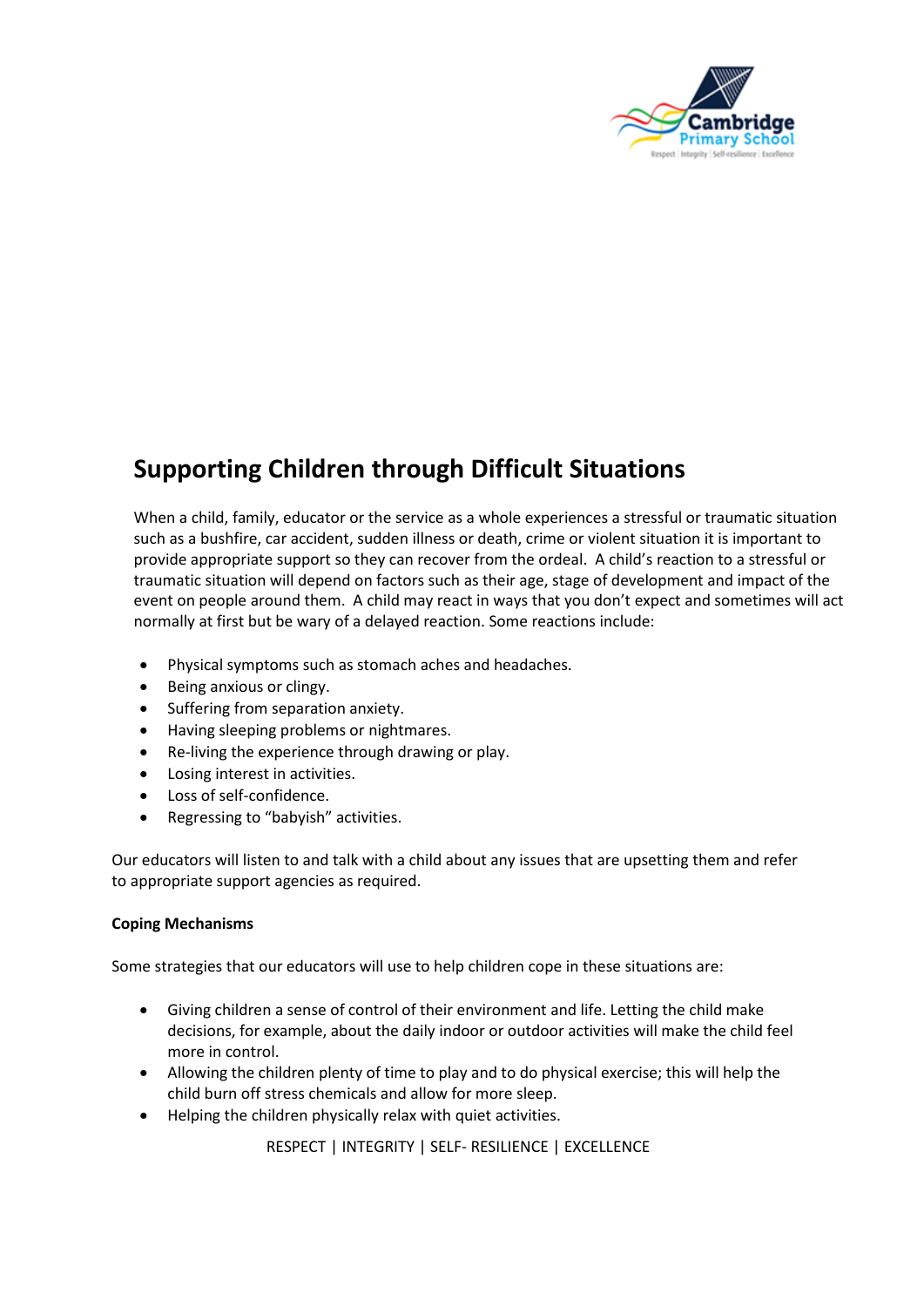

• Limiting stimulants like chocolate, lollies etc.

It is important to remember how you respond to the stressful or traumatic event will affect the child's response. Children look to their families and educators to find ways to deal with a situation they probably don't understand. Children need their family members (and other adults who are close to them) to help them understand the situation and their emotions and also offer comfort and support. If adults are distressed about a situation it is important for them to seek help for themselves.

At the service, we wish to help in whatever way we can if your family has undergone a tragedy. Talk to educators (or confidentially to the Nominated Supervisor) and we will endeavour to work with families and children to support all parties through the situation.

Should it be required, educators will liaise with appropriate authorities, such as the Department of Education and Training , and follow any recommendations made by these authorities.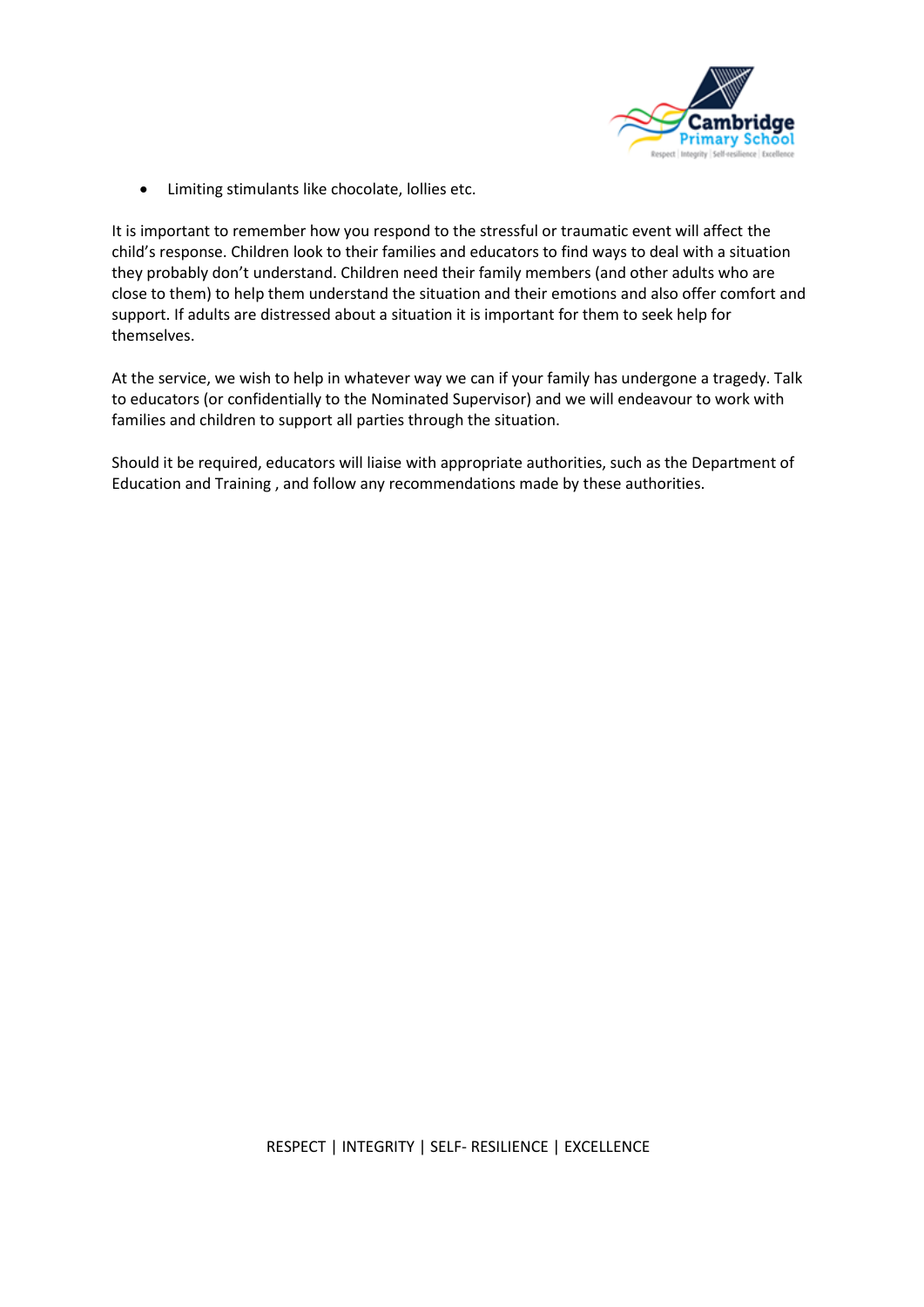

# **Bullying**

In order to overcome bullying in our service, our educators will be aware of the following information and maintain the following practices:

#### **Our educators will be aware of the following characteristics in children who bully -**

- Children of all backgrounds can bully
- Preconceived notions of children who bully should be avoided
- The child who bullies may also be the victim of bullying
- The child who bullies will often think that they are innocent, and that the child being bullied is somehow deserving of this negative experience.

#### **Our educators will be aware of the following characteristics of victims of bullying -**

- Children of all backgrounds can fall victim to bullying
- Preconceived notions of children who fall victim to bullying should be avoided
- Boys are victims of bullying more than girls.
- Victims may have low self-esteem, lack of confidence, lack social skills or be viewed as unpopular.
- It is important to remember that victims are often sensitive and easily hurt, and feel incapable of preventing such negative experiences.

#### **Our educators will implement the following strategies to overcome bullying -**

- Our educators will practice all-encompassing and socially inclusive care.
- Programs will recognise, value and reflect the social and cultural diversity of our community.
- Our educators will role model and actively encourage appropriate behaviours.
- Our educators will form a close relationship with family members in order to work cooperatively to overcome instances of bullying.
- Our educators will empower children by giving them responsibilities that will make them feel valued.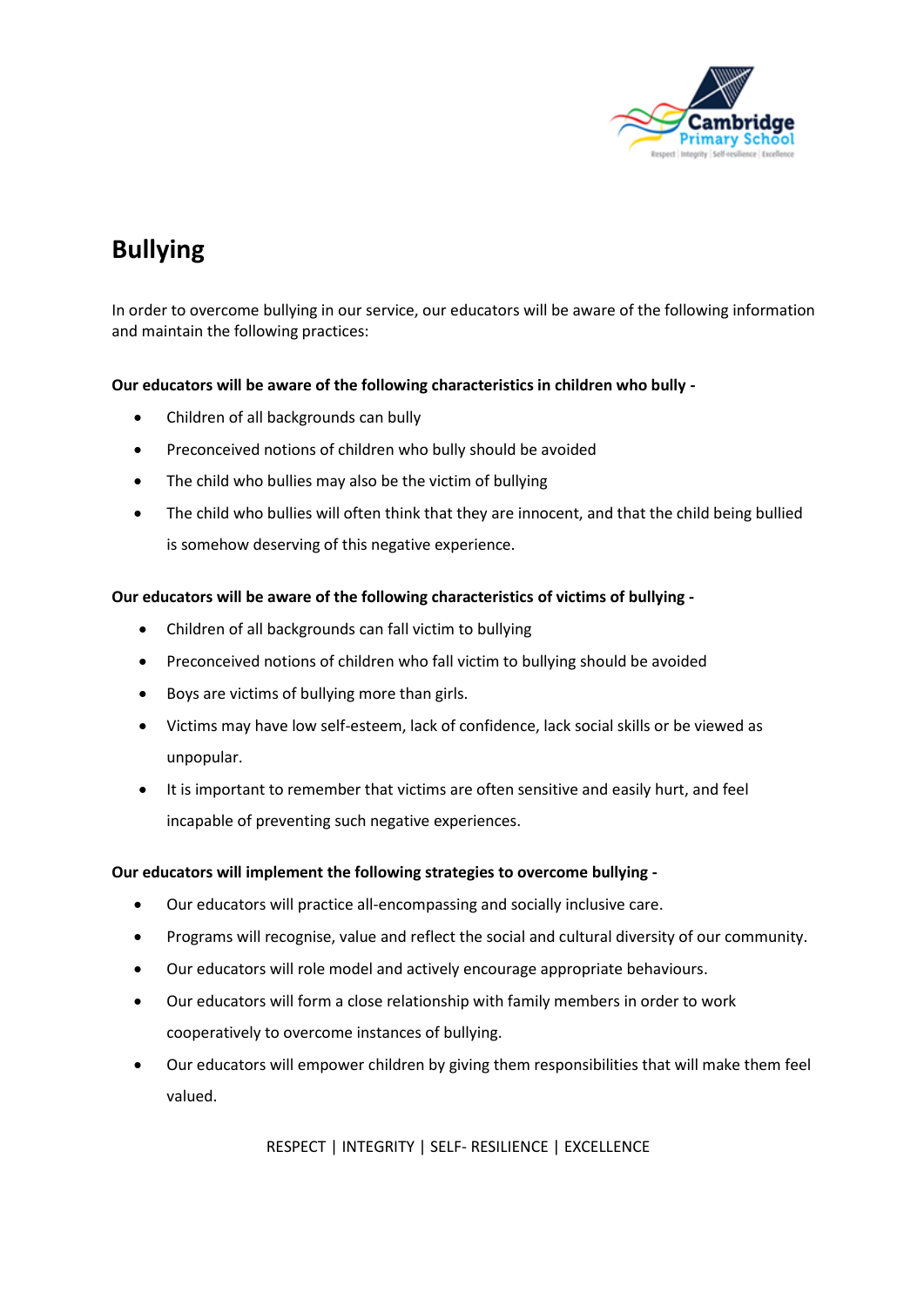

- Our educators will help children deal with their anger. This includes offering alternative dispute resolution techniques that are socially acceptable.
- Our educators will seek the support of children's services professionals when it is necessary.
- Our educators will respond promptly to children's aggressive or bullying behaviour

#### **Biting**

All individuals involved in the care of a child need to recognise that at times, some children, for a variety of reasons, attempt to bite other children.

Some reasons an older child may bite are to show deliberate signs of aggression.

In the event of a biting incident, educators will abide by the following procedure:

- Check for broken skin.
- Clean all bites, regardless of whether the skin is broken or not.
- Apply a cold compress to the bitten area
- Our educators will contact the families of the child who has bitten and the child that has been bitten as soon as possible. Families are then responsible for any follow up medical treatment.
- If the biter is a known infectious disease carrier, or can be seen to have facial herpes and the victim's skin is broken, the Nominated Supervisor or Authorised Supervisor will convey this information to the family.
- Should the behaviour continue, our educators will work in conjunction with families and, if necessary, external agencies, to develop a Behaviour Guidance plan for the child who is biting.
- Our educators will complete an incident report for any occasion where a child bites and submit to the Nominated Supervisor.
- Monitor the behaviour of the child who has bitten

#### **Sources**

**National Quality Standard Education and Care Services National Regulations 2011 My Time, Our Place Framework for School Aged Care**

#### **Review**